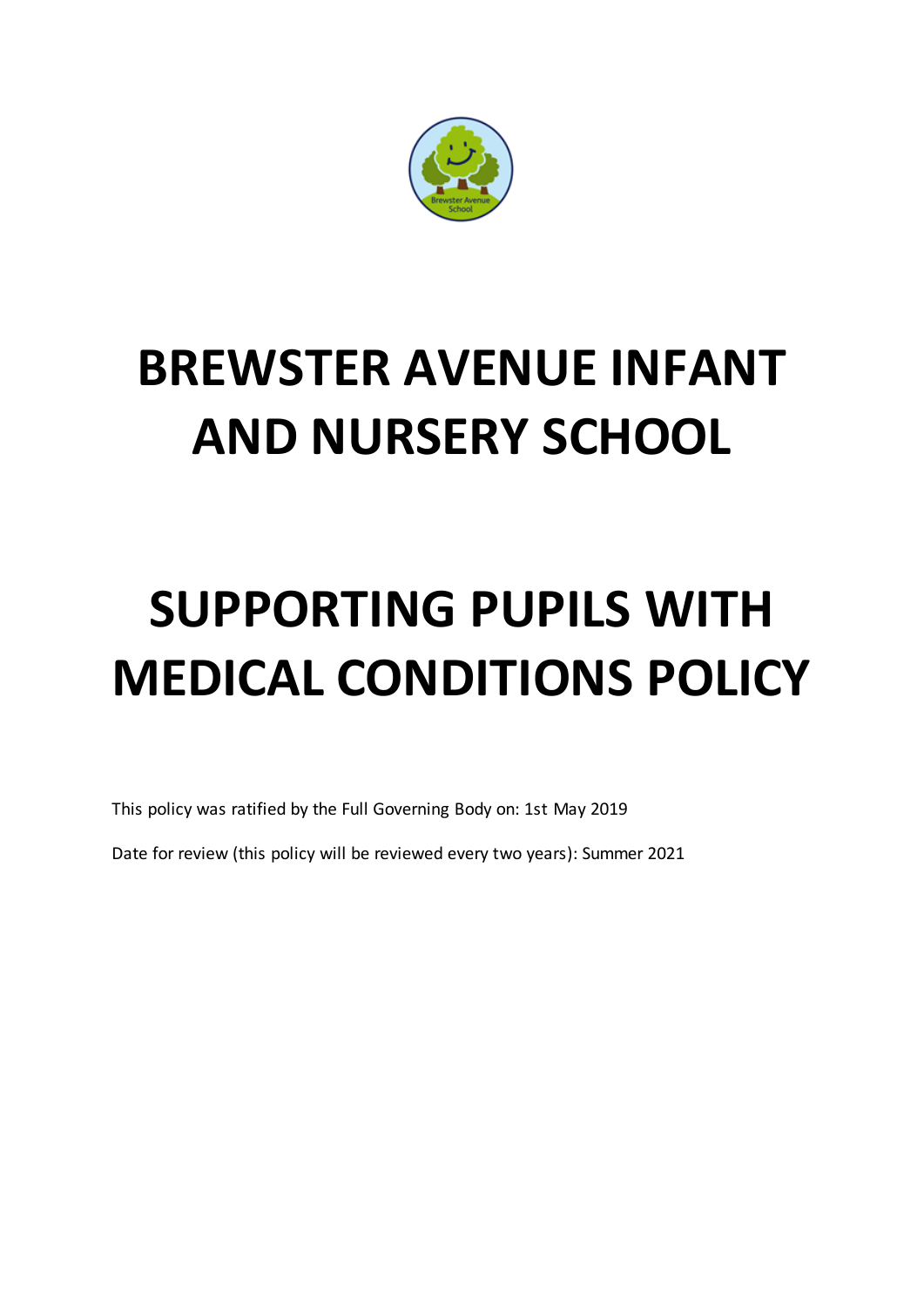## **Contents**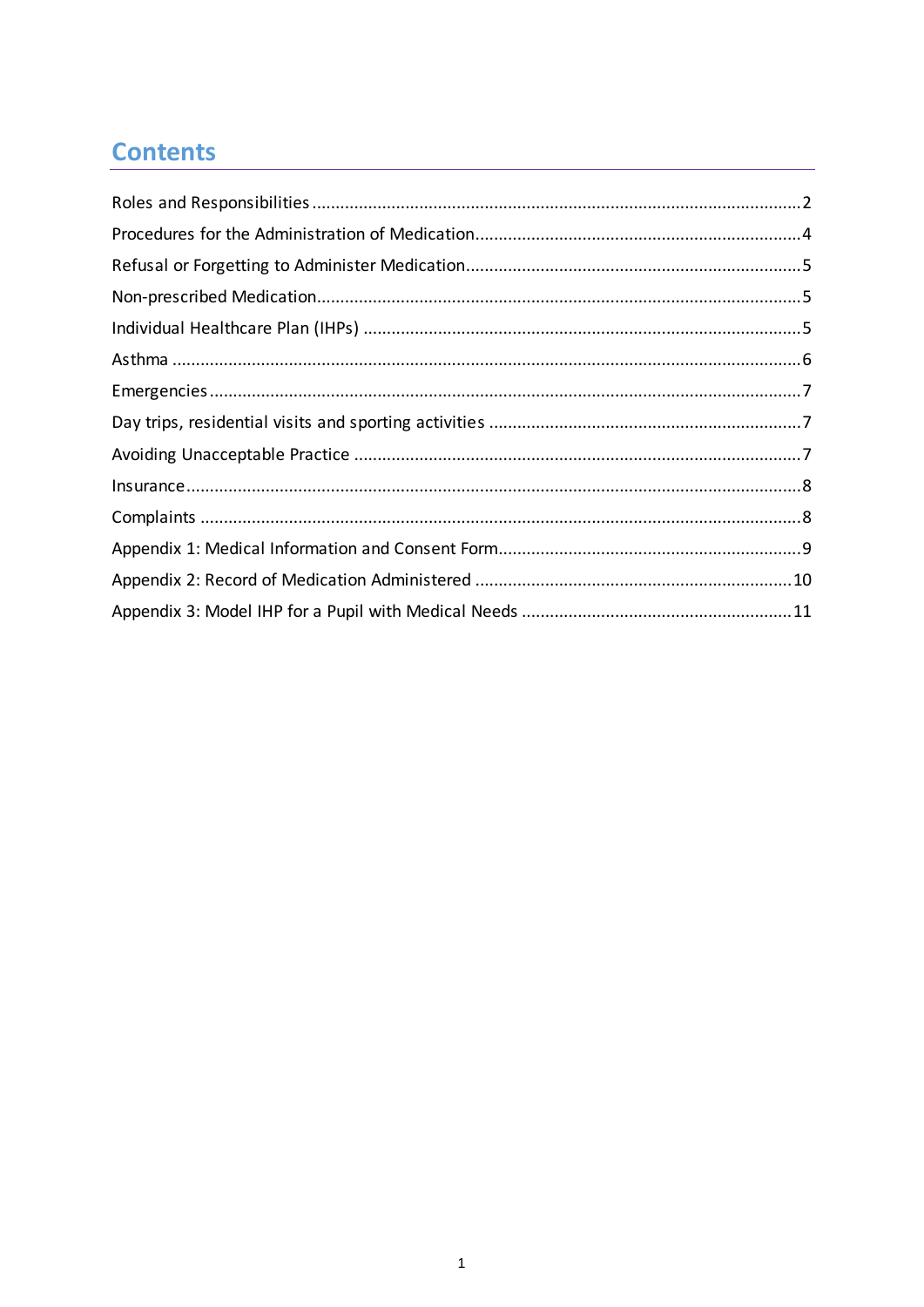## **Introduction**

Brewster Avenue Infant and Nursery School wishes to ensure that pupils with medical conditions receive appropriate care and support at school. All pupils have an entitlement to a full time curriculum or as much as their medical condition allows. This policy has been developed in line with the Department for Education's statutory guidance released in April 2014 – "Supporting pupils at school with medical conditions" under a statutory duty form section 100 of the Children and Families Act 2014.

## <span id="page-2-0"></span>**Roles and Responsibilities**

Supporting a child with a medical condition during school hours is not the sole responsibility of one person. The school's ability to provide effective support will require co-operative working with other agencies. School staff will work in partnership with healthcare professionals (and, where appropriate, social care professionals), local authorities, parents and pupils to ensure that the needs of pupils with medical conditions are met effectively.

#### **Responsibilities of the Local Authority (LA)**

- Promoting co-operation between relevant partners regarding supporting pupils with medical conditions.
- Providing support, advice /guidance and training to schools and their staff to ensure Individual Healthcare Plans are effectively delivered.
- Working with schools to ensure pupils attend full-time or make alternative arrangements for the education of pupils who need to be out of school for fifteen days or more due to a health need and who otherwise would not receive a suitable education.

#### **Responsibilities of the Governing Body**

- Ensuring arrangements are in place to support pupils with medical conditions.
- Ensuring the policy is developed collaboratively across services, clearly identifies roles and responsibilities and is implemented effectively.
- Ensuring that the Supporting Pupils with Medical Conditions Policy does not discriminate on any grounds including, but not limited to protected characteristics: ethnicity/national/ origin, religion or belief, sex, gender reassignment, pregnancy & maternity, disability or sexual orientation.
- Ensuring the policy covers arrangements for pupils who are competent to manage their own health needs.
- Ensuring that all pupils with medical conditions are able to play a full and active role in all aspects of school life, participate in school visits / trips/ sporting activities, remain healthy and achieve their academic potential.
- Ensuring that relevant training is delivered to a sufficient number of staff who will have responsibility to support children with medical conditions and that they are signed off as competent to do so. Staff to have access to information, resources and materials.
- Ensuring written records are kept of, any and all, medicines administered to pupils.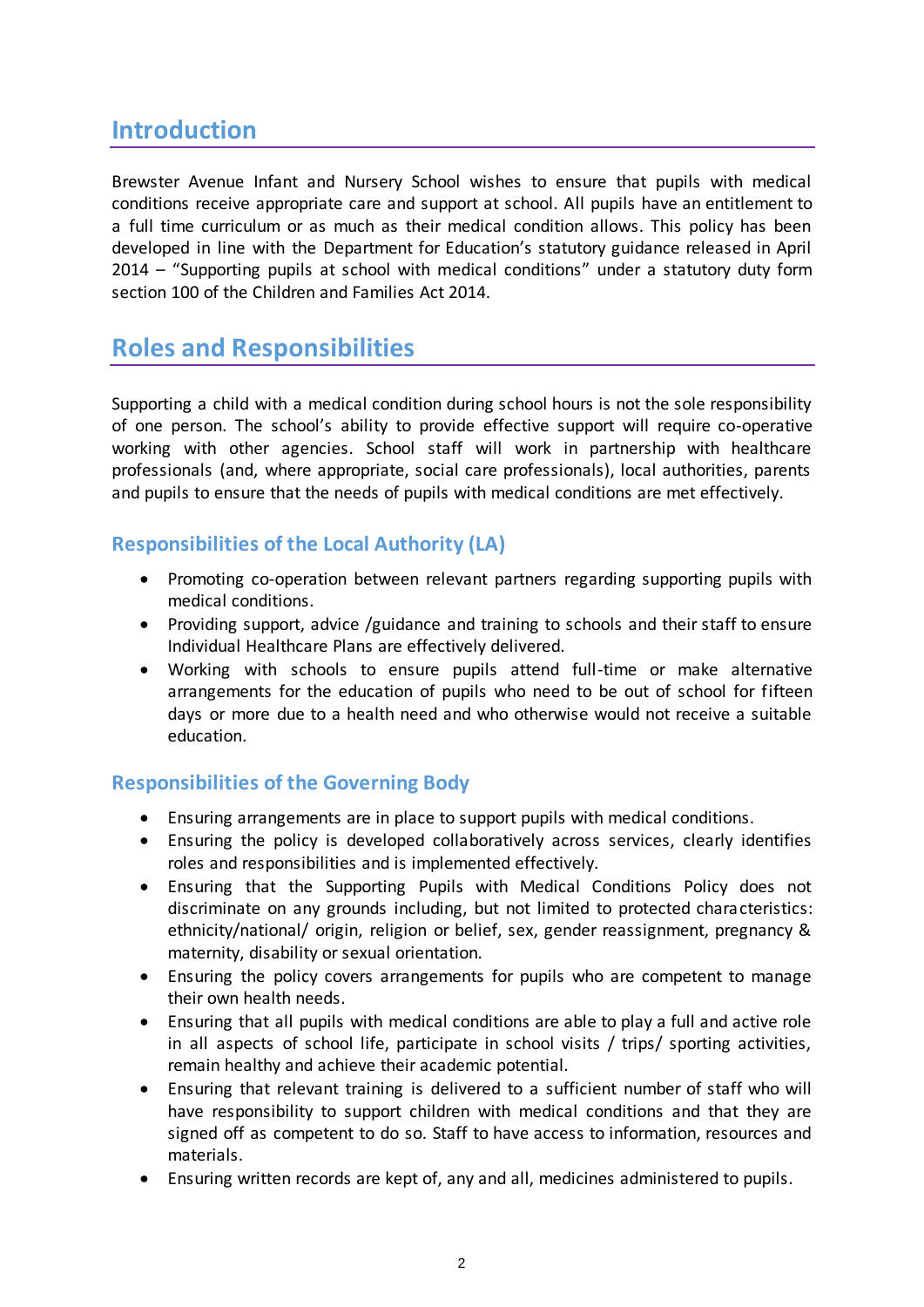- Ensuring the policy sets out procedures in place for emergency situations.
- Ensuring the level of insurance in place reflects the level of risk.
- Handling complaints regarding this policy as outlined in the school's Complaints Policy.

#### **Responsibilities of the Headteacher**

- Ensuring the policy is developed effectively with partner agencies and then making staff aware of this policy.
- The day-to-day implementation and management of the Supporting Pupils with Medical Conditions Policy and Procedures of the School.
- Liaising with healthcare professionals regarding the training required for staff.
- Identifying staff who need to be aware of a child's medical condition.
- Developing Individual Healthcare Plans (IHPs).
- Ensuring a sufficient number of trained members of staff are available to implement the policy and deliver IHPs in normal, contingency and emergency situations.
- If necessary, facilitating the recruitment of staff for the purpose of delivering the promises made in this policy. Ensuring more than one staff member is identified, to cover absences and emergencies.
- Ensuring the correct level of insurance is in place for teachers who support pupils in line with this policy.
- Continuous two-way liaison with school nurses and school in the case of any child who has or develops an identified medical condition.
- Ensuring confidentiality and data protection
- Assigning appropriate accommodation for medical treatment/ care
- Maintaining the defibrillator

#### **Responsibilities of School Staff**

- Taking appropriate steps to support children with medical conditions and familiarising themselves with procedures which detail how to respond when they become aware that a pupil with a medical condition needs help. A first-aid certificate is not sufficient.
- Knowing where controlled drugs are stored and where the key is held.
- Taking account of the needs of pupils with medical conditions in lessons.
- Undertaking training to achieve the necessary competency for supporting pupils with medical conditions, with particular specialist training if they have agreed to undertake a medication responsibility.
- Allowing inhalers, adrenalin pens and blood glucose testers to be held in an accessible location, following DfE guidance.

#### **Responsibilities of the School Nurse**

- Collaborating on developing an IHP in anticipation of a child with a medical condition starting school.
- Notifying the school when a child has been identified as requiring support in school due to a medical condition at any time in their school career.
- Supporting staff to implement an IHP and then participate in regular reviews of the IHP. Giving advice and liaison on training needs.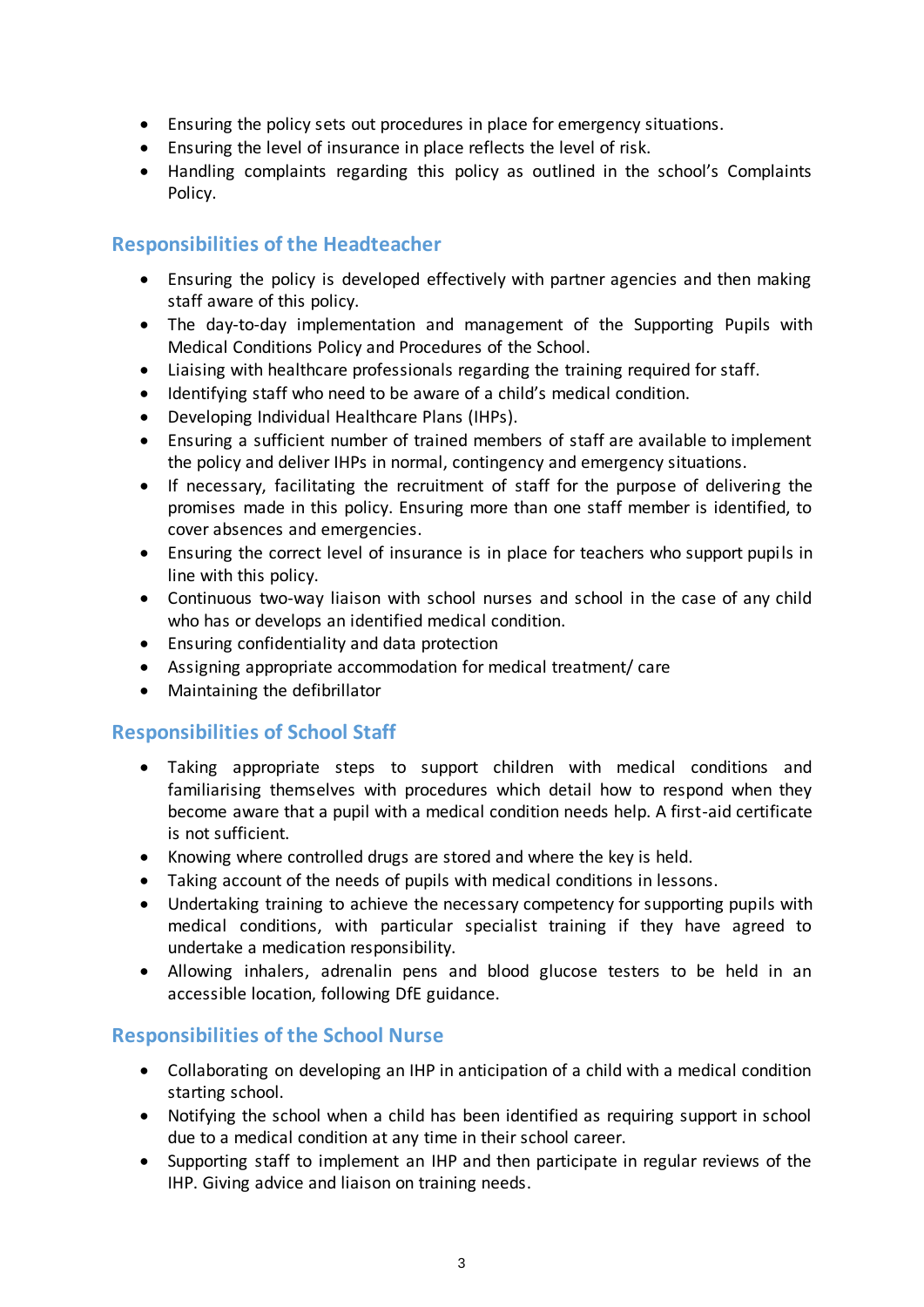- Liaising locally with lead clinicians on appropriate support.
- Assisting the Headteacher in identifying training needs and providers of training.

#### **Responsibility of Parents**

- Keeping the school informed about any new medical condition or changes to their child/children's health.
- Participating in the development and regular reviews of their child's IHP.
- Completing a parental consent form to administer medicine or treatment before bringing medication into school.
- Providing the school with the medication their child requires and keeping it up to date including collecting leftover medicine.
- Carrying out actions assigned to them in the IHP with particular emphasis on, they or a nominated adult, being contactable at all times.

#### **Responsibility of Pupils**

- Providing information on how their medical condition affects them.
- Contributing to their IHP
- Complying with the IHP and self-managing their medication or health needs including carrying medicines or devices, if judged competent to do so by a healthcare professional and agreed by parents.

## <span id="page-4-0"></span>**Procedures for the Administration of Medication**

- 1. If medication cannot be given outside of school hours, parents should fill in the Medication Consent Form (Appendix 1) giving the dose to be taken, the method of administration, the time and frequency of administration, other treatment, any special precautions and signed consent.
- 2. The parent should bring all essential medication the school office.
- 3. All medication taken in school must be kept in a clearly labelled pharmacy bottle, (preferably with a child safety top), which must give the pupil's name, the contents and the dosage to be administered.
- 4. Whilst medication is in school it is kept in a cupboard or fridge (if required), in the staffroom or school office. The exceptions to this are inhalers, adrenaline autoinjectors and insulin. These medications are kept in the classroom.
- 5. Medication to be taken orally should be supplied with an individual measuring spoon or syringe. Eye drops and ear drops should be supplied with a dropper. A dropper or spoon must only be used to administer medicine to the owner of that implement.
- 6. Medication will only be administered by appropriately trained staff who have been authorised to administer the medication.
- 7. When medication is given, the name of the drug, the dose, the mode of administration, the time that treatment is required to be given and date of expiry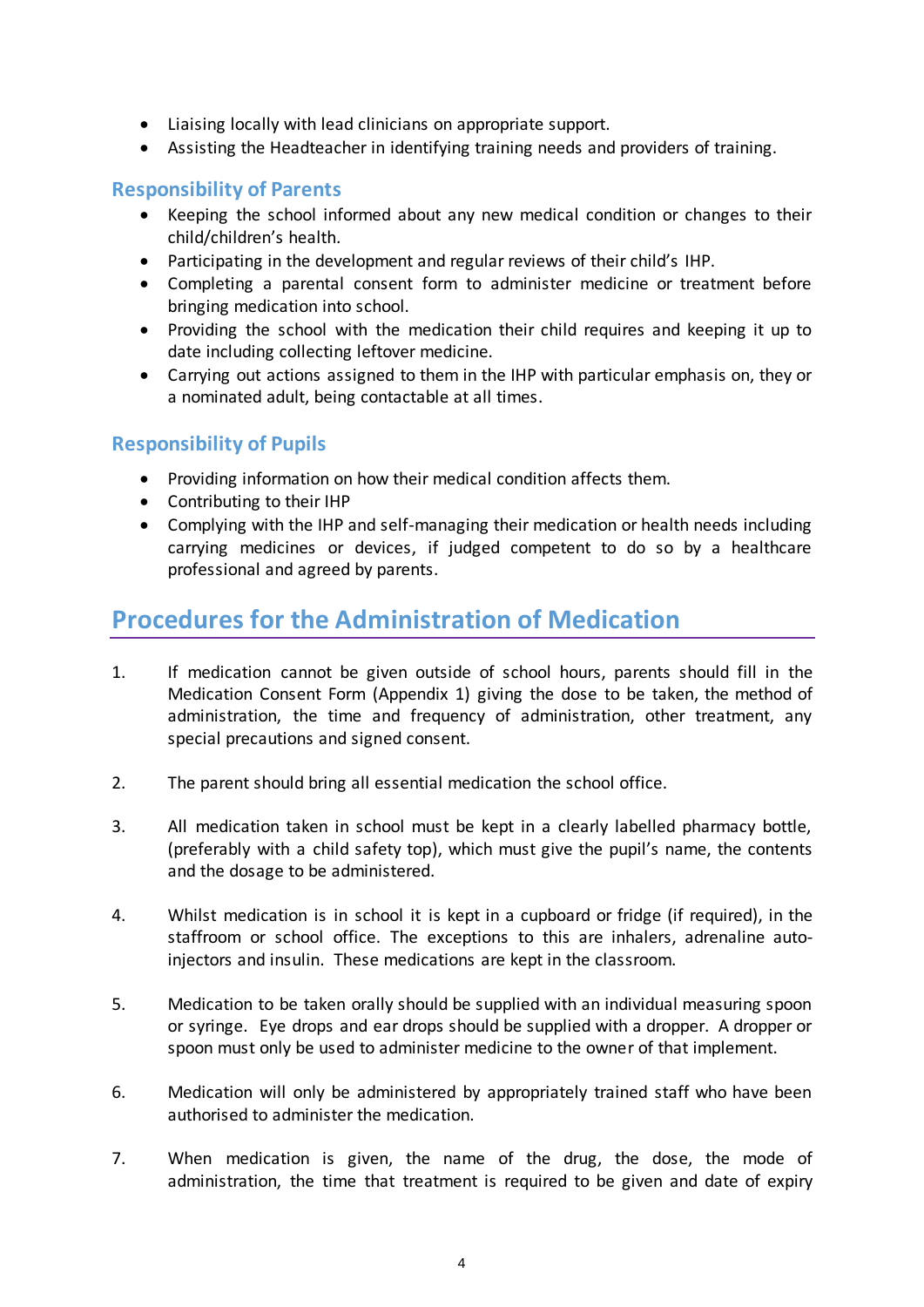should be checked. A written record should be kept of the time it was given and by whom to avoid more than one person ever giving more than the recommended dose. See form in Appendix 2.

- 8. Renewal of medication which has passed its expiry date is the responsibility of the parent. Expired medication is returned to parents for safe disposal.
- 9. In all cases where, following the administration of medication, there are concerns regarding the reaction of the pupil, medical advice will be sought immediately and the parents informed.

General posters about medical conditions (diabetes, asthma, epilepsy etc.) are displayed in the staff room.

## <span id="page-5-0"></span>**Refusal or Forgetting to Administer Medication**

If pupils refuse medication or staff forget to administer it, the school should inform the child's parent immediately. If necessary, the school should call the emergency services.

## <span id="page-5-1"></span>**Non-prescribed Medication**

Non-prescribed (over-the-counter) medication, such as cough medicines, will not be administered.

## <span id="page-5-2"></span>**Individual Healthcare Plan (IHPs)**

Individual Healthcare Plans will be written to support pupils who have long-term, severe or complex medical conditions. The SENDCo is responsible for overseeing the development these plans, in partnership with the School Nurse and parents.

- An Individual Healthcare Plan (IHP) will be developed by the school nurse team and shared with the pupil, parents/carers, Headteacher, Special Educational Needs Coordinator (SENDCo) and medical professionals.
- IHPs will be easily accessible to all relevant staff, including supply staff, whilst preserving confidentiality.
- IHPs will be reviewed at least annually or when a child's medical circumstances change, whichever is sooner.
- Where a pupil has an Education, Health and Care plan, the IHP will be linked to it or become part of it.
- Where a child is returning from a period of hospital education or alternative provision or home tuition, collaboration between the LA /AP provider and school is needed to ensure that the IHP identifies the support the child needs to reintegrate.
- Personalised risk assessments, moving and handling risk assessments, emergency procedures and other relevant documents should be used to supplement the individual healthcare plan.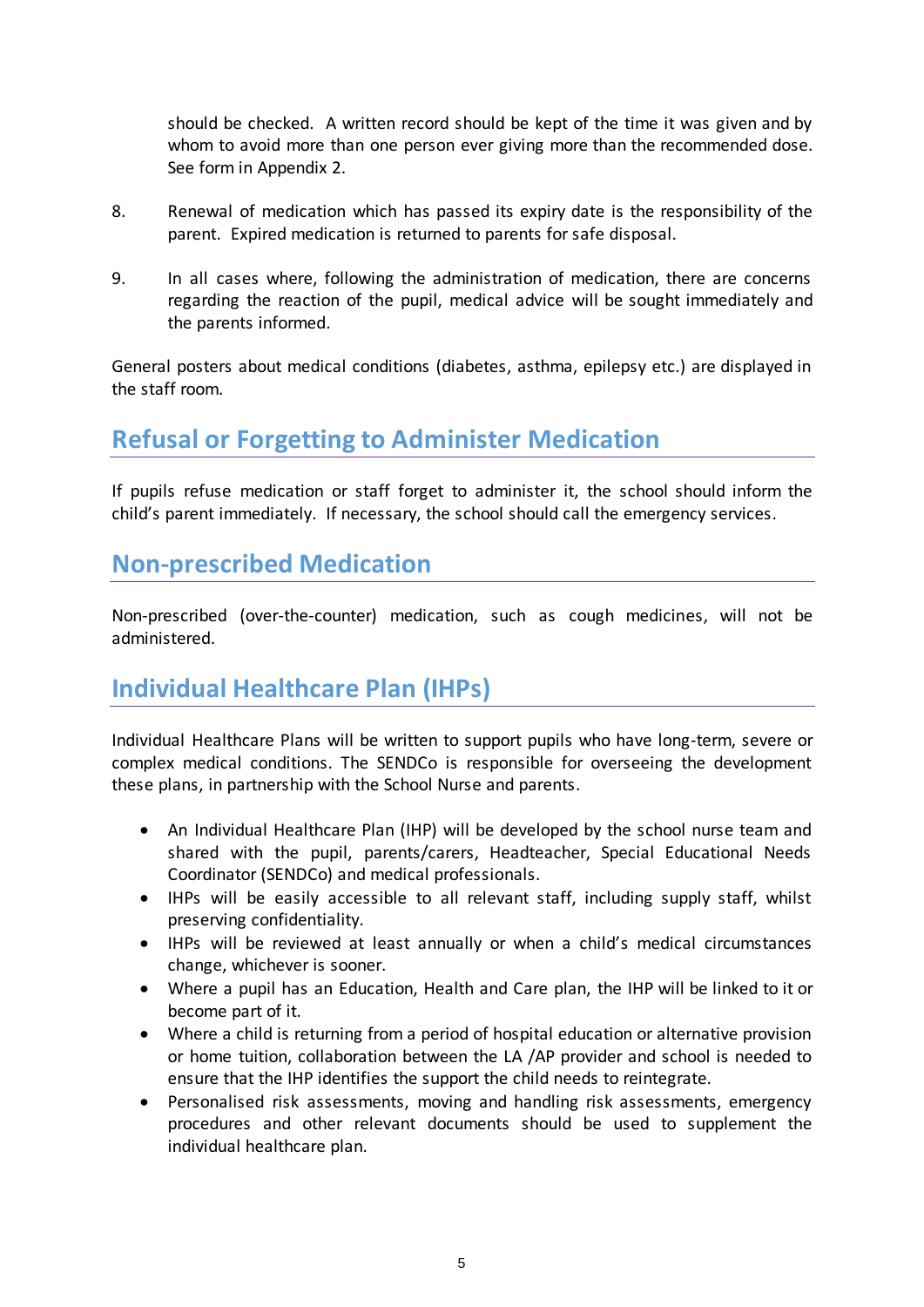The following will be considered for inclusion on an Individual Healthcare Plan where relevant:

- The medical condition, its triggers, signs, symptoms and treatments.
- The pupil's resulting needs, including medication and other treatments, time, facilities, equipment, testing, access to food and drink, dietary requirements and environmental issues.
- Specific support for the pupil's educational, social and emotional needs
- The level of support needed, including in emergencies.
- Who will provide support, their training needs, expectations of their role and confirmation of their proficiency to provide support for the child's medical condition from a healthcare professional, together with an indication of the arrangements for cover that will be available when those supporting are unavailable.
- Who in the school needs to be aware of the child's condition and the support required.
- What to do in an emergency, including whom to contact, and contingency arrangements.
- The separate arrangements or procedures required for school trips, educational visits or other extra-curricular activities

## <span id="page-6-0"></span>**Asthma**

#### **Healthcare Plan**

Pupils with asthma have an Asthma Action Plan. These are completed by class teachers and parents at the beginning of each school year. Parents should notify the staff of any changes.

Advice from the School Nurse is sought for children with Brittle Asthma.

#### **Storage**

Inhalers and Spacers are stored in a safe but readily accessible place (classroom medical boxes in the classroom cupboard), and clearly marked with the child's name.

#### **Emergency Salbutamol Inhalers**

The school has two emergency salbutamol inhalers: one stored in the Headteacher's office and one stored in the After School Club Medical cupboard.

The emergency salbutamol inhaler should only be used by children:

- who have been diagnosed with asthma, and prescribed a reliever inhaler
- for whom written parental consent for use of the emergency inhaler has been given.

A record of use of the inhaler (including when and where the attack took place, how much medication was given and by whom) and informing parents or carers that their child has used the emergency inhaler. Paperwork is kept with the emergency inhalers.

#### **PE and Off-site Activities**

Children with asthma should participate in all aspects of school life, including physical activities. Their reliever inhaler will be taken on all off-site activities.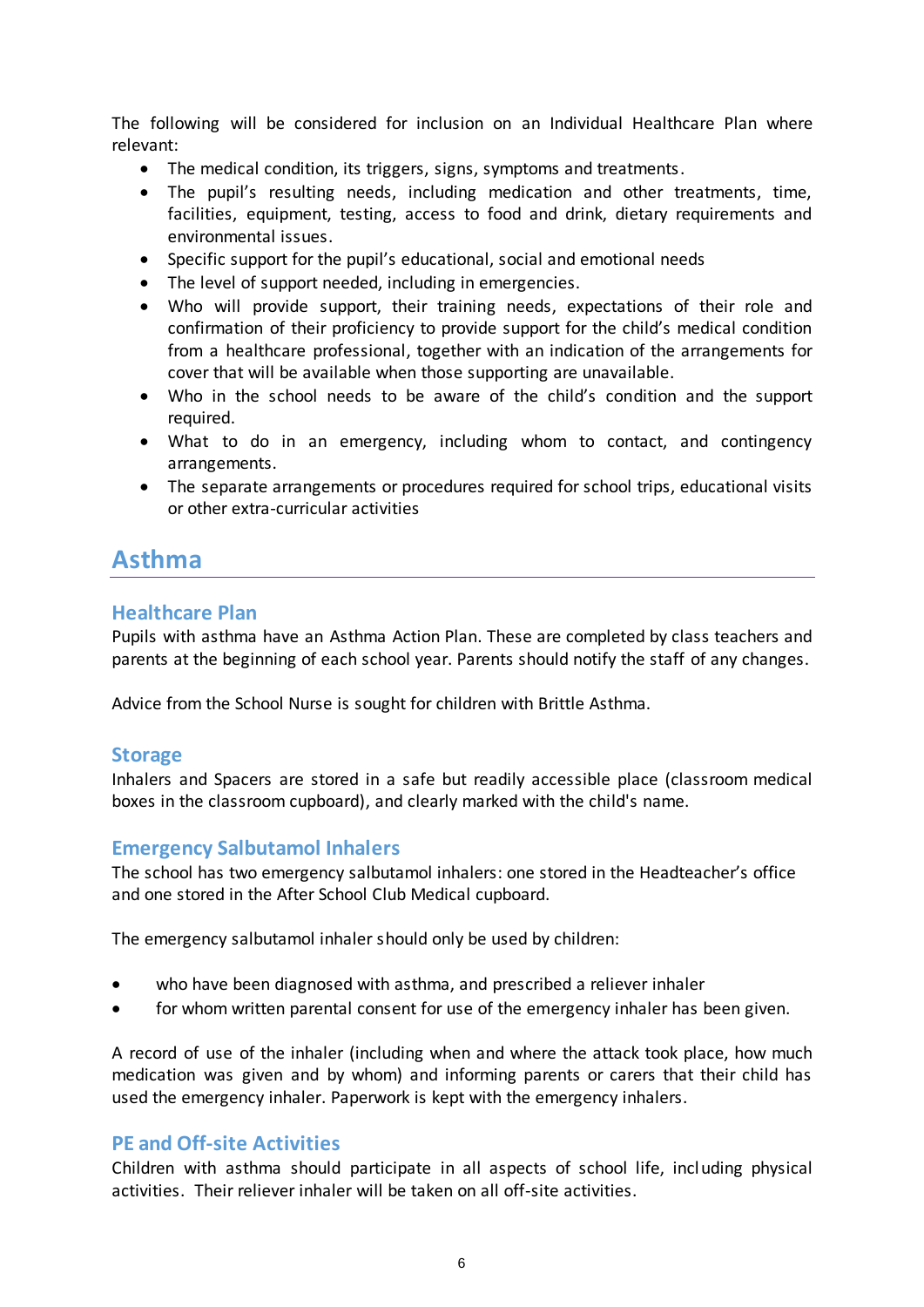## <span id="page-7-0"></span>**Emergencies**

- Medical emergencies will be dealt with under the school's emergency procedures which will be communicated to all relevant staff so they are aware of signs and symptoms.
- Pupils will be informed in general terms of what to do in an emergency such as telling a teacher.
- If a pupil needs to be taken to hospital, at least one member of staff will remain with the child until their parents arrive.

## <span id="page-7-1"></span>**Day trips, residential visits and sporting activities**

- Unambiguous arrangements will be made and be flexible enough to ensure pupils with medical conditions can participate in school trips, residential stays, sports activities and not prevent them from doing so unless a clinician states it is not possible.
- To comply with best practice risk assessments will be undertaken, in line with H&S executive guidance on school trips, in order to plan for including pupils with medical conditions. Consultation with parents, healthcare professionals etc. on trips and visits will be separate to the normal day to day IHP requirements for the school day.

## <span id="page-7-2"></span>**Avoiding Unacceptable Practice**

Although school staff will use their discretion and judge each case on its merits whilst referencing the child's individual healthcare plan, it is not acceptable practice at Brewster Avenue Infant School to:

- prevent children from easily accessing their inhalers and medication and administering their medication when and where necessary;
- assume that every child with the same condition requires the same treatment;
- ignore the views of the child or their parents; or ignore medical evidence or opinion (although this may be challenged);
- send children with medical conditions home frequently or prevent them from staying for normal school activities, including lunch, unless this is specified in their individual healthcare plans;
- if the child becomes ill, send them to the school office unaccompanied or with someone unsuitable;
- penalise children for their attendance record if their absences are related to their medical condition, such as hospital appointments;
- prevent pupils from drinking, eating or taking toilet or other breaks whenever they need to in order to manage their medical condition effectively;
- require parents, or otherwise make them feel obliged, to attend school to administer medication or provide medical support to their child, including assisting with toileting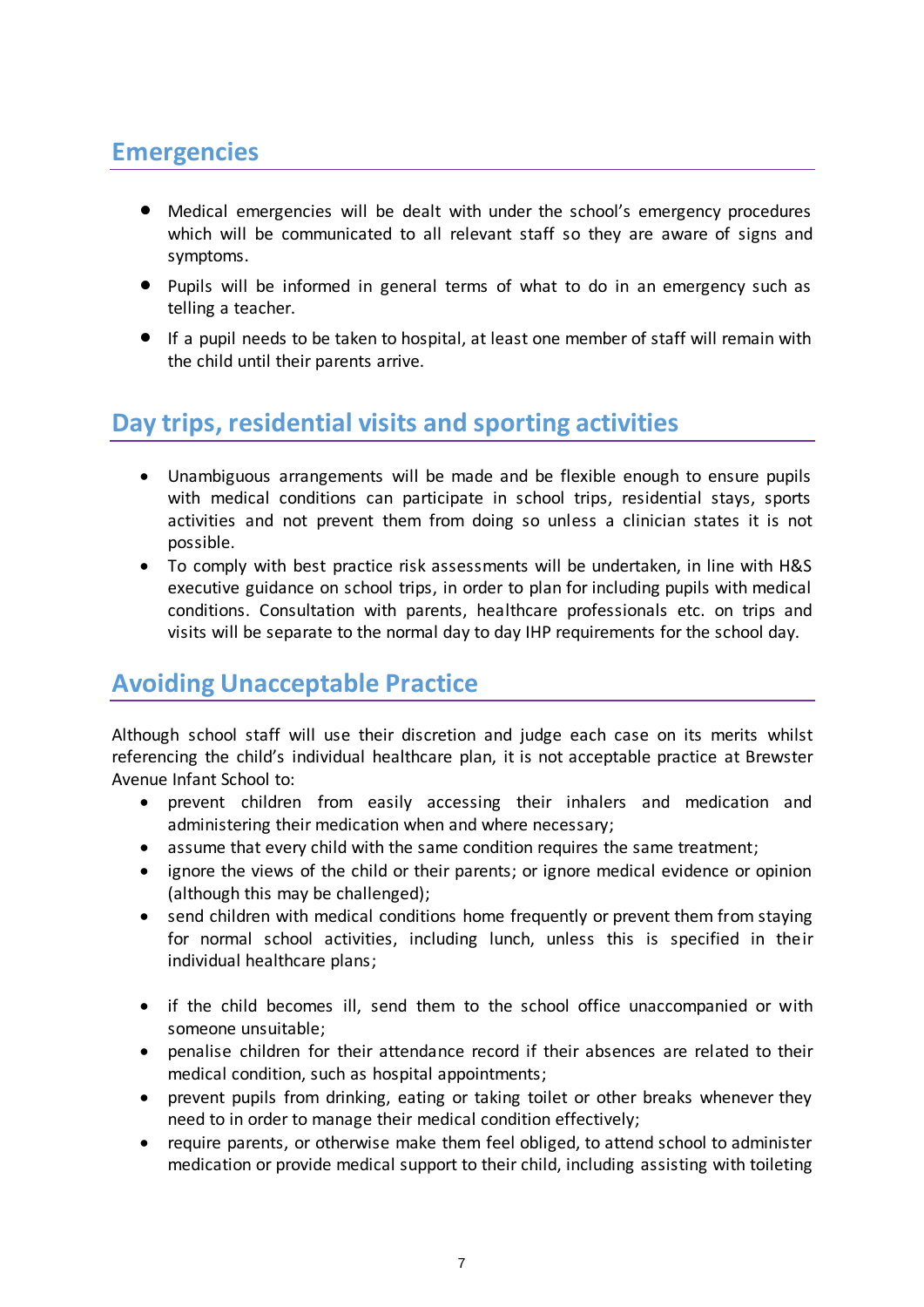issues. No parent should have to give up working because the school is failing to support their child's medical needs;

 prevent children from participating, or create unnecessary barriers which would hinder their participation in any aspect of school life, including school trips by, for example, requiring parents to accompany the child.

#### <span id="page-8-0"></span>**Insurance**

Staff who undertake responsibilities within this policy will be assured by the Headteacher that are covered by the LA/school's insurance. Full written insurance policy documents are available to be viewed by members of staff who are providing support to pupils with medical conditions. Those who wish to see the documents should contact the Head or Finance Manager.

## <span id="page-8-1"></span>**Complaints**

All complaints should be raised with the school in the first instance. The details of how to make a formal complaint can be found in the School Complaints Policy, which can be found on the school website.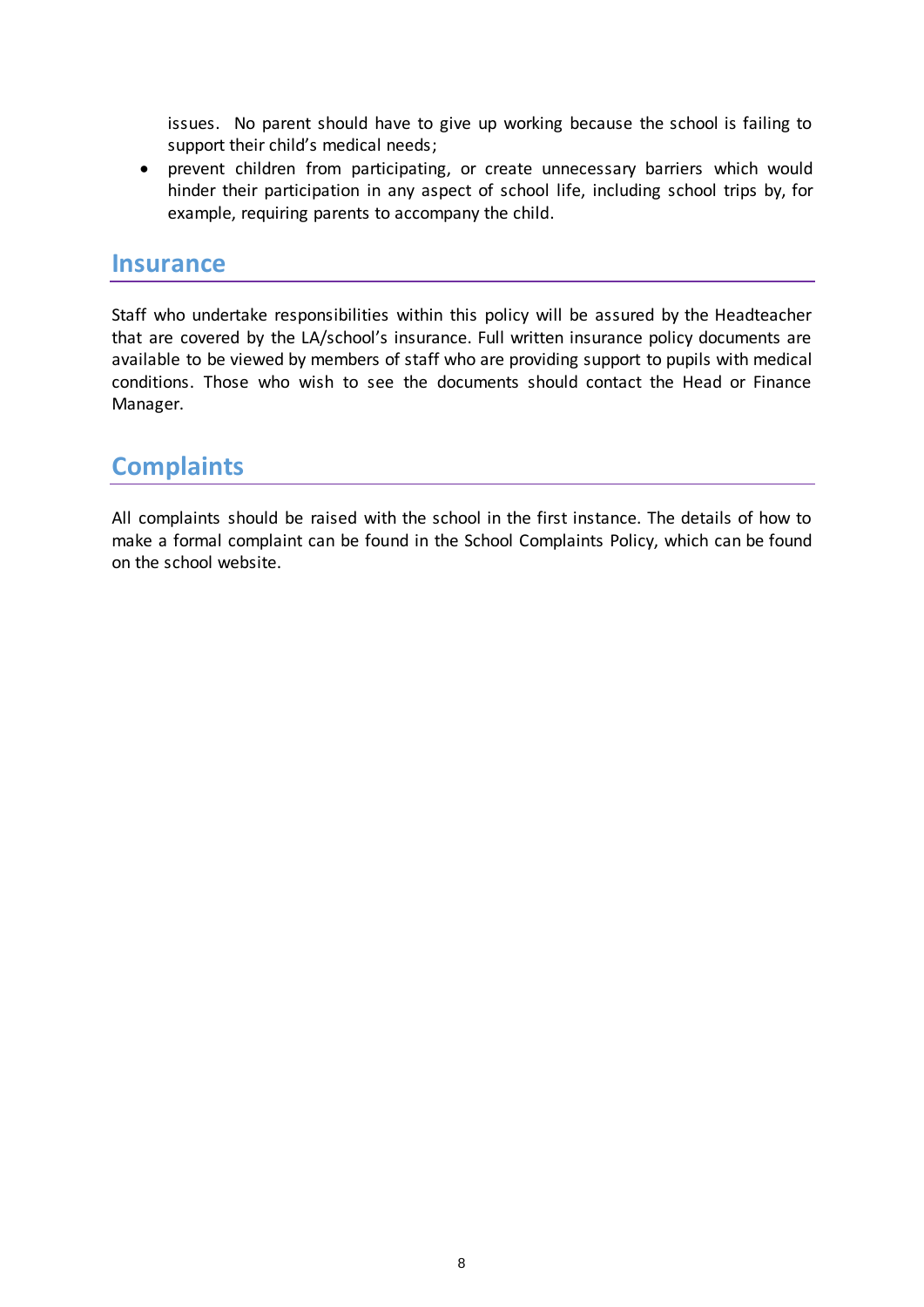### <span id="page-9-0"></span>**Appendix 1: Medical Information and Consent Form**

| Child's Full Name: |  |
|--------------------|--|
| Date of Birth:     |  |
| Class:             |  |

I consent to my child receiving the following medication in school:

| <b>Medication Name:</b>   |  |
|---------------------------|--|
| <b>Expiry Date:</b>       |  |
| Dosage:                   |  |
| Frequency / Time:         |  |
| Medication prescribed     |  |
| by:                       |  |
| <b>Medical Condition:</b> |  |

- I will ensure that the school has adequate supplies of this medication for as long as it is required.
- I will ensure that medication I have provided for my child is correctly labelled, in date.
- $\bullet$  I will inform the school if my child's medication or dose changes.

| Signature:             |  |
|------------------------|--|
| Print Name:            |  |
| Date:                  |  |
| Relationship to child: |  |

| Received |  |
|----------|--|
| by:      |  |
| Date:    |  |

#### Returned Medication

*When medication kept in the classroom medical boxes is returned to the parent / carer, (eg. inhalers / Jext pens), they must sign below to confirm receipt.*

I confirm that the medication listed above has been returned to me.

| Signature:             |  |
|------------------------|--|
| Print Name:            |  |
| Date:                  |  |
| Relationship to child: |  |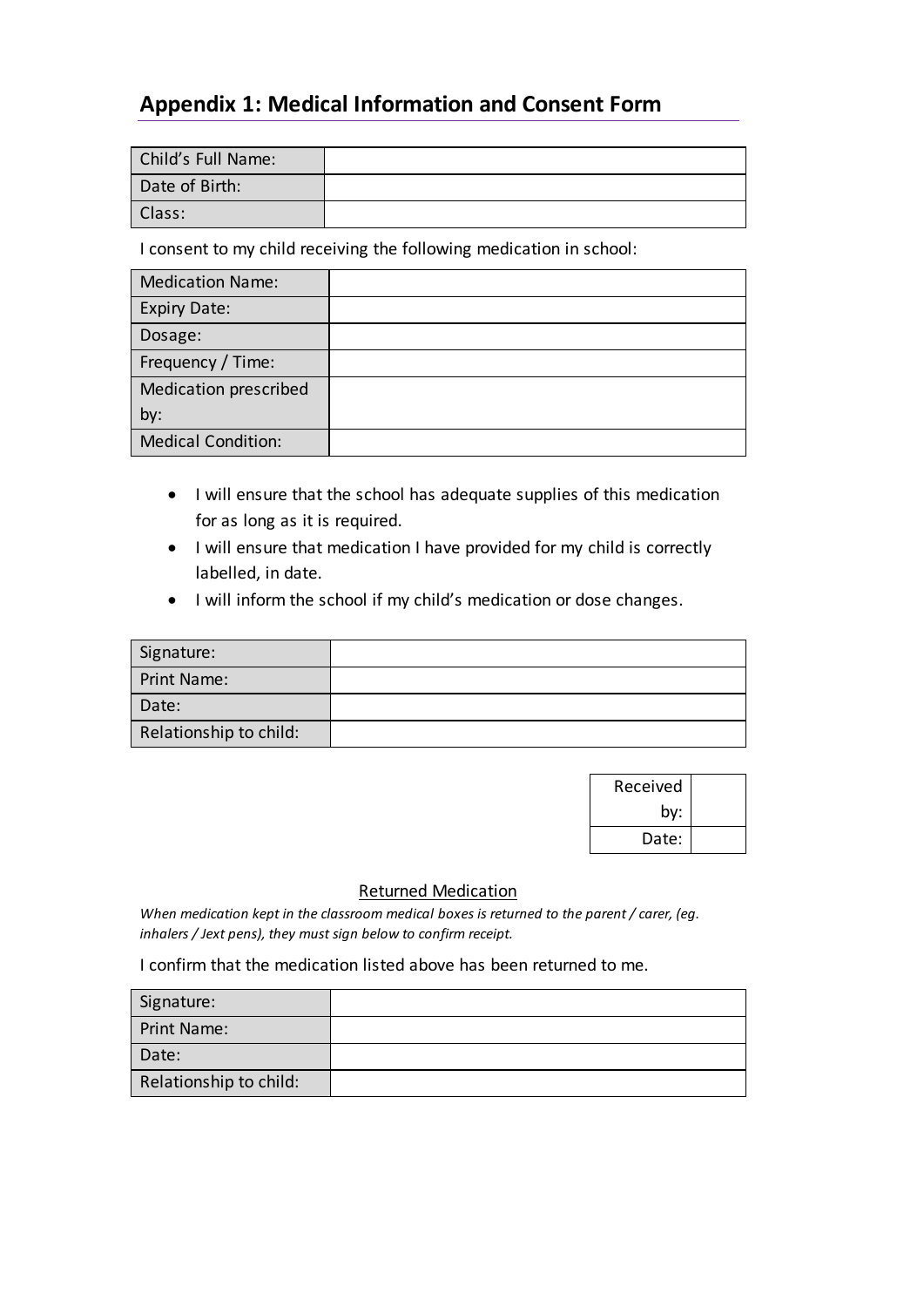## **Appendix 2: Record of Medication Administered**

Name of child: ………………….…………………………………………….…….

| Date | <b>Time</b><br>given | <b>Name of Medication</b> | <b>Dose</b> | Any reactions | Administered by: | Witnessed by: |
|------|----------------------|---------------------------|-------------|---------------|------------------|---------------|
|      |                      |                           |             |               |                  |               |
|      |                      |                           |             |               |                  |               |
|      |                      |                           |             |               |                  |               |
|      |                      |                           |             |               |                  |               |
|      |                      |                           |             |               |                  |               |
|      |                      |                           |             |               |                  |               |
|      |                      |                           |             |               |                  |               |
|      |                      |                           |             |               |                  |               |

<span id="page-10-0"></span>Brewster Avenue Staff will only administer medication to a child if a completed "Medical Information and Consent Form" has been received.

Under no circumstances will members of staff administer medication against the will of a child.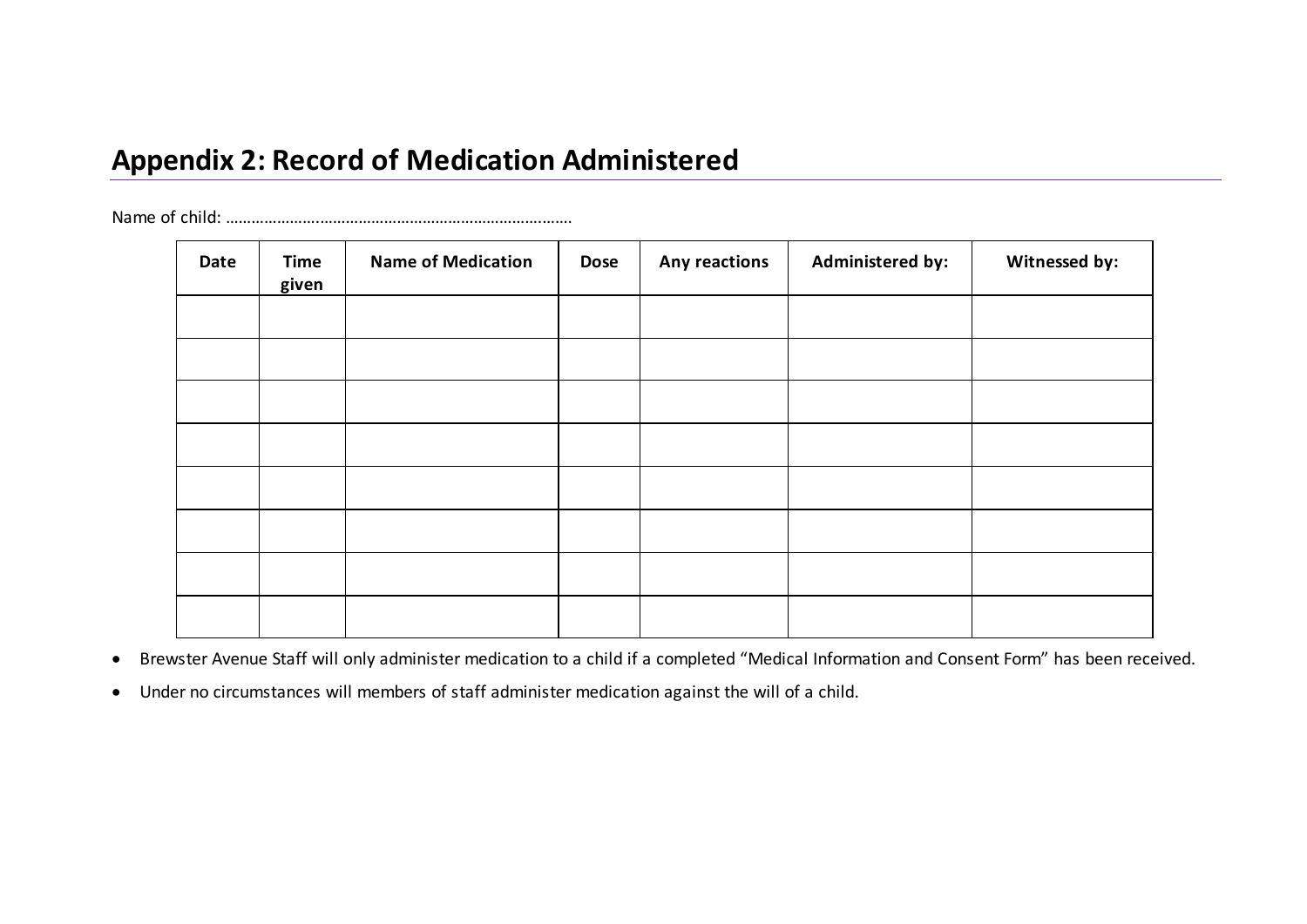## <span id="page-11-0"></span>**Appendix 3: Model IHP for a Pupil with Medical Needs**

| <b>Details of Child and Condition</b>                                                                                                             |                     |                       |
|---------------------------------------------------------------------------------------------------------------------------------------------------|---------------------|-----------------------|
| Name of child:                                                                                                                                    |                     |                       |
| Date of birth:                                                                                                                                    |                     |                       |
| Class/Form:                                                                                                                                       |                     | <b>Add photo here</b> |
| Medical Diagnosis/Condition:                                                                                                                      |                     |                       |
| Triggers:                                                                                                                                         |                     |                       |
|                                                                                                                                                   |                     |                       |
|                                                                                                                                                   |                     |                       |
| Signs/Symptoms:                                                                                                                                   |                     |                       |
|                                                                                                                                                   |                     |                       |
|                                                                                                                                                   |                     |                       |
| Treatments:                                                                                                                                       |                     |                       |
|                                                                                                                                                   |                     |                       |
|                                                                                                                                                   |                     |                       |
| Has the Parental Consent Form been completed?                                                                                                     |                     | Yes/No                |
| (Medication cannot be administered without parental approval)<br>Date:                                                                            | <b>Review Date:</b> |                       |
| <b>Medication Needs of Child</b>                                                                                                                  |                     |                       |
| Medication:                                                                                                                                       |                     |                       |
| Dose:                                                                                                                                             |                     |                       |
| Specify if any other treatments are required:                                                                                                     |                     |                       |
|                                                                                                                                                   |                     |                       |
| Can the pupil self-manage his/her medication? Yes/No If Yes, specify the arrangements in place to monitor this:                                   |                     |                       |
|                                                                                                                                                   |                     |                       |
|                                                                                                                                                   |                     |                       |
| Indicate the level of support needed, including in emergencies: (some children will be able to take<br>responsibility for their own health needs) |                     |                       |
|                                                                                                                                                   |                     |                       |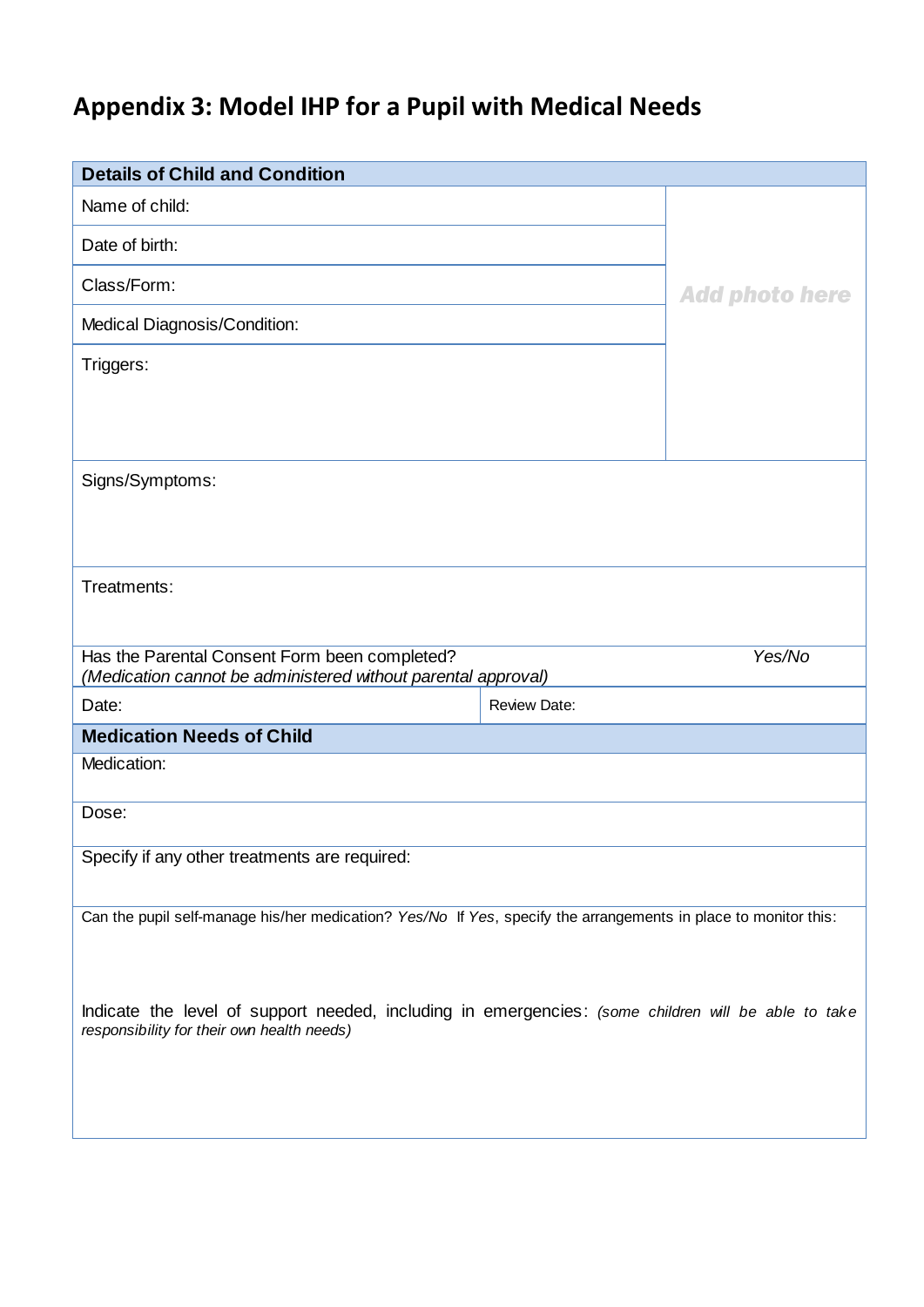Known side-effects of medication:

Storage requirements:

What facilities and equipment are required? *(such as changing table or hoist)*

What testing is needed? *(such as blood glucose levels):*

Is access to food and drink necessary? *(where used to manage the condition): Yes/No* Describe what food and drink needs to be accessed

Identify any dietary requirements:

Identify any environmental considerations *(such as crowded corridors, travel time between lessons):*

Action to be taken in an emergency *(If one exists, attach an emergency healthcare plan prepared by the child's lead clinician):*

#### **Staff Providing Support**

Give the names of staff members providing support *(State if different for off-site activities):*

Describe what this role entails:

Have members of staff received training? *Yes/No*

(*details of training should be recorded on the Individual Staff Training Record, Appendix 4)*

Where the parent or child have raised confidentiality issues, specify the designated individuals who are to be entrusted with information about the child's condition: